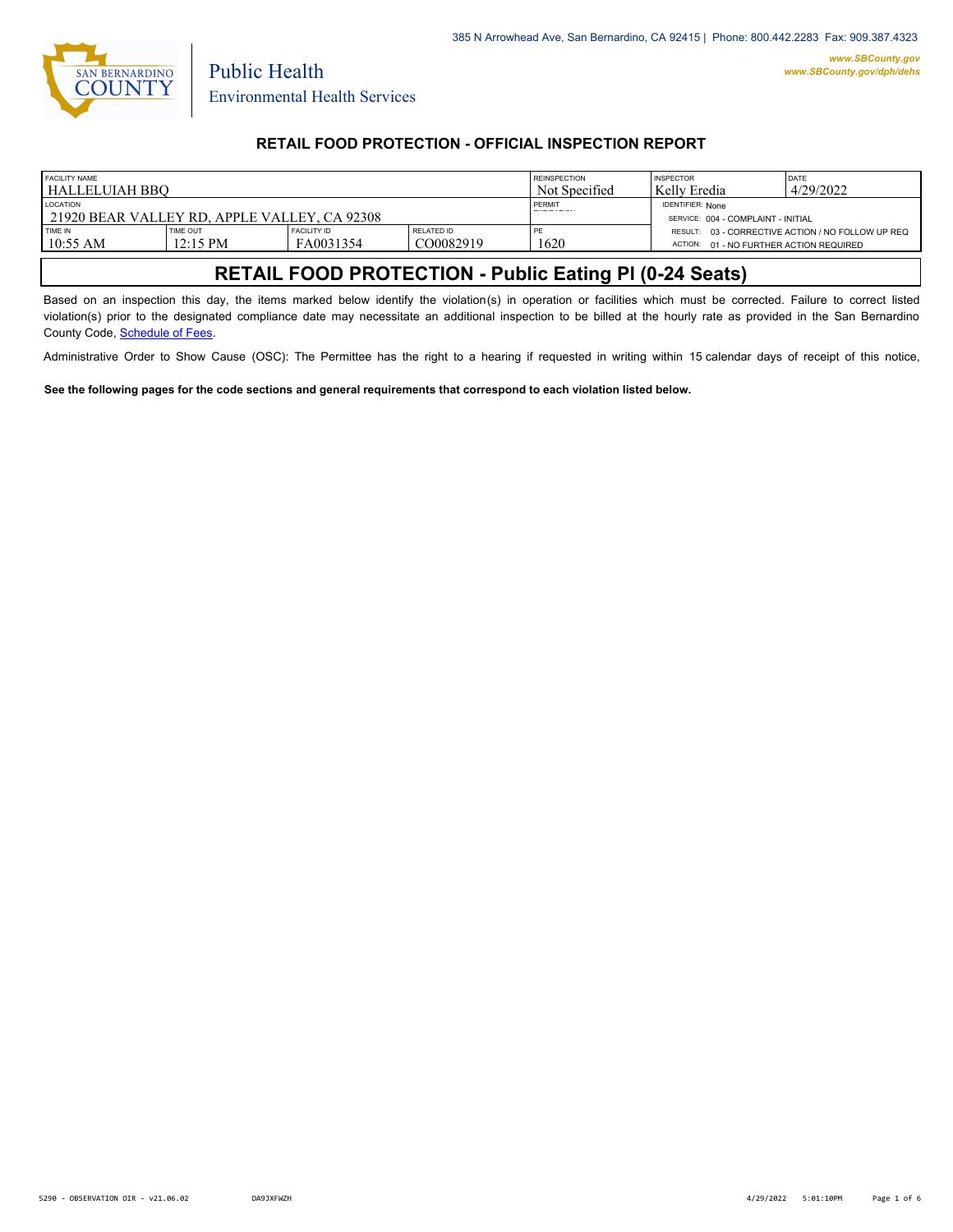

Environmental Health Services

Public Health

# **RETAIL FOOD PROTECTION - OFFICIAL INSPECTION REPORT**

| <b>FACILITY NAME</b><br><b>HALLELUIAH BBO</b>                                        | DATE<br>4/29/2022            |
|--------------------------------------------------------------------------------------|------------------------------|
| LOCATION                                                                             | <b>INSPECTOR</b>             |
| .92308<br><b>APPLE VALLEY</b><br>21920 BEAR<br><b>RL</b><br>VAL<br><b>CA</b><br>- EV | $\mathbf{r}$<br>Kelly Eredia |
|                                                                                      |                              |

 **16K997 Foodborne Illness Complaint Inspection**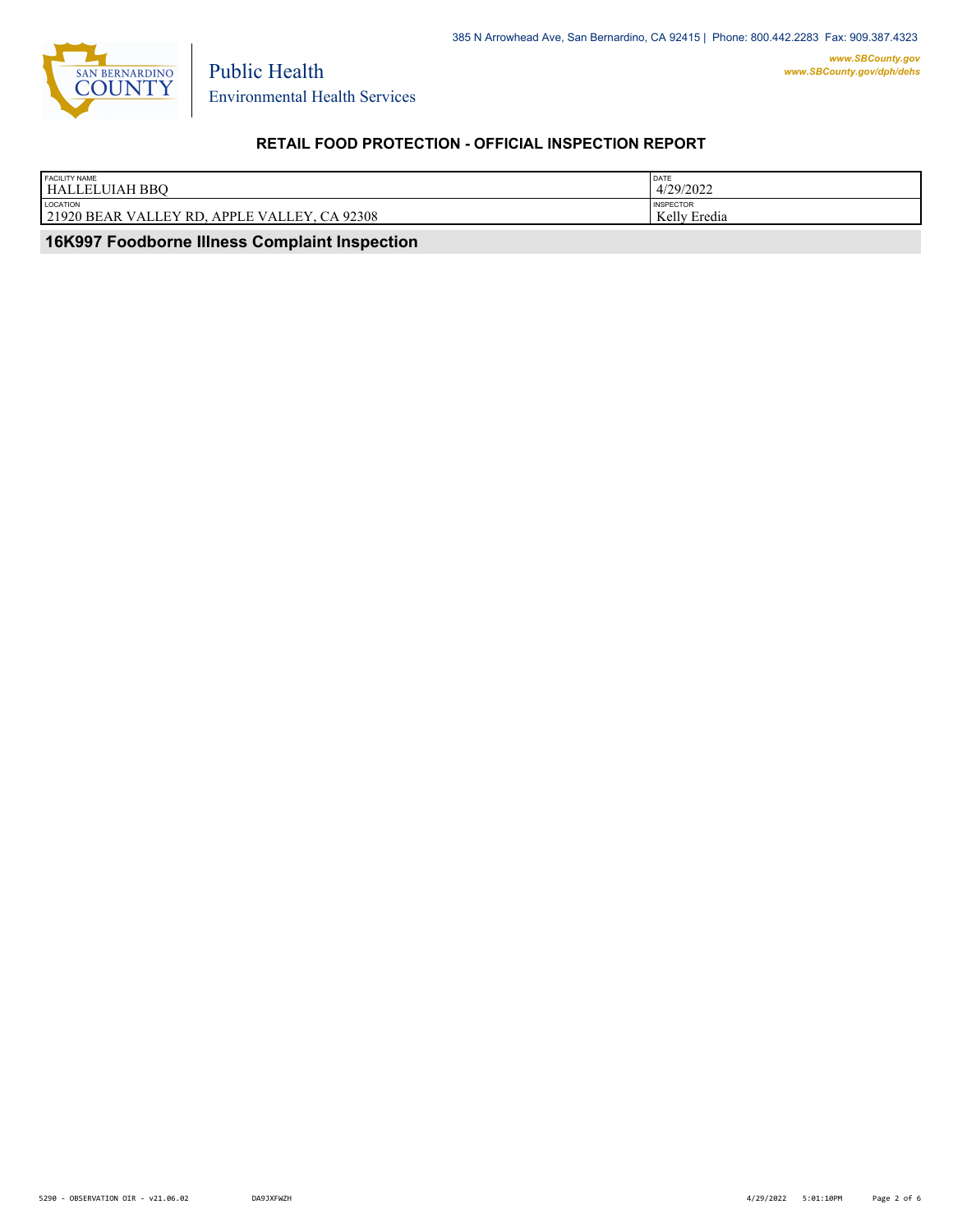

Environmental Health Services

Public Health

# **RETAIL FOOD PROTECTION - OFFICIAL INSPECTION REPORT**

| FACILITY NAME<br><b>HALLELUIAH BBQ</b>                   |                                                                                                                                                                                                                                                                                                                                                                                                                                                                                                                                                                                                                                                                                                                                                                                                                                                                                                                                                                                                                                                                                                                                                                                                                                                                                                                                               | DATE<br>4/29/2022                |  |
|----------------------------------------------------------|-----------------------------------------------------------------------------------------------------------------------------------------------------------------------------------------------------------------------------------------------------------------------------------------------------------------------------------------------------------------------------------------------------------------------------------------------------------------------------------------------------------------------------------------------------------------------------------------------------------------------------------------------------------------------------------------------------------------------------------------------------------------------------------------------------------------------------------------------------------------------------------------------------------------------------------------------------------------------------------------------------------------------------------------------------------------------------------------------------------------------------------------------------------------------------------------------------------------------------------------------------------------------------------------------------------------------------------------------|----------------------------------|--|
| LOCATION<br>21920 BEAR VALLEY RD, APPLE VALLEY, CA 92308 |                                                                                                                                                                                                                                                                                                                                                                                                                                                                                                                                                                                                                                                                                                                                                                                                                                                                                                                                                                                                                                                                                                                                                                                                                                                                                                                                               | <b>INSPECTOR</b><br>Kelly Eredia |  |
| <b>Compliance Date: Not Specified</b>                    | Inspector Comments: Environmental Health received a complaint stating on 4/22/22 pulled pork, bbq beans,<br>potato salad, fried chicken, corn bread, and fries were ordered by complainant. After wife consumed the                                                                                                                                                                                                                                                                                                                                                                                                                                                                                                                                                                                                                                                                                                                                                                                                                                                                                                                                                                                                                                                                                                                           |                                  |  |
| Reference - HSC                                          | pork, cornbread, and beans, and complainant consuming the pulled pork, fries, beans, and potato salad at<br>approximately 2:50pm-3:10pm, there were no problems. Approximately 3-4 hours later, complainant<br>consumed two bites from their fried chicken leg and 2 bites of the potato salad. Approximately 1 hour after<br>that, complainant began experiencing severe stomach cramps which lasted for about an hour before the<br>vomiting and diarrhea began. According to complainant, these symptoms lasted for approximately 3-4 hours.<br>Complainant was still experiencing cramps and has not been able to eat as of 4/23/22. It is unknown if medical<br>attention was sought.                                                                                                                                                                                                                                                                                                                                                                                                                                                                                                                                                                                                                                                    |                                  |  |
|                                                          | Discussed nature of complaint with manager on duty who is aware of complaint. No other complaints of this<br>nature have been made.                                                                                                                                                                                                                                                                                                                                                                                                                                                                                                                                                                                                                                                                                                                                                                                                                                                                                                                                                                                                                                                                                                                                                                                                           |                                  |  |
|                                                          | Questioned manager if any employees have been ill or reported to work ill. Per manager on site, no employees<br>have been or reported to work ill.                                                                                                                                                                                                                                                                                                                                                                                                                                                                                                                                                                                                                                                                                                                                                                                                                                                                                                                                                                                                                                                                                                                                                                                            |                                  |  |
|                                                          | Facility has not had any changes in food suppliers, food processing procedures or has modified ingredients.<br>Facility has not had hired any recent food handlers. One food handler card was observed expired (see food<br>handler card violation).                                                                                                                                                                                                                                                                                                                                                                                                                                                                                                                                                                                                                                                                                                                                                                                                                                                                                                                                                                                                                                                                                          |                                  |  |
|                                                          |                                                                                                                                                                                                                                                                                                                                                                                                                                                                                                                                                                                                                                                                                                                                                                                                                                                                                                                                                                                                                                                                                                                                                                                                                                                                                                                                               |                                  |  |
|                                                          | Facility has not experienced any failures in equipment, power, water or had any waste water or sewage<br>overflows. Reach-in-freezer unit containing raw chicken was observed off at the time of complaint<br>investigation (see equipment/utensil violation).                                                                                                                                                                                                                                                                                                                                                                                                                                                                                                                                                                                                                                                                                                                                                                                                                                                                                                                                                                                                                                                                                |                                  |  |
|                                                          | According to owner, all meats, including pulled pork, are cooked fresh daily, using the smoking process for<br>the meats beginning at approximately 4AM. Once cooked, meat is cut and immediately placed in steam table.<br>Cook stated pulled pork is cooked to 165F. During inspection, pulled pork in steam table observed at 153F.                                                                                                                                                                                                                                                                                                                                                                                                                                                                                                                                                                                                                                                                                                                                                                                                                                                                                                                                                                                                        |                                  |  |
|                                                          | Fried chicken is cooked to order, with no cooling or reheating conducted. Cook stated when ordered, fried<br>chicken is battered, fried to 165F-170F, and immediately served to customer. Raw chicken stored in<br>reach-in-freezer observed at 38F. During inspection, no chicken was observed prepared.                                                                                                                                                                                                                                                                                                                                                                                                                                                                                                                                                                                                                                                                                                                                                                                                                                                                                                                                                                                                                                     |                                  |  |
|                                                          | Cooling is conducted on potato salad, baked beans and any leftover meat, if any. When questioned about<br>cooling process, owner stated cooling is conducted at room temperature (see demonstration of knowledge<br>violation).                                                                                                                                                                                                                                                                                                                                                                                                                                                                                                                                                                                                                                                                                                                                                                                                                                                                                                                                                                                                                                                                                                               |                                  |  |
|                                                          | Baked beans are prepared by heating beans on stove, and stored on stove for use. If needed, cooling is<br>conducted on beans. If reheated, beans are reheated using pots on the stove, and reheated to a temperature<br>of 165F. Baked beans on stove observed above 160F.<br>Potato salad is prepared by boiling potatoes and eggs, and allowing to cool for approximately 30 minutes, then<br>peeled and cut. Potatoes and eggs are then mixed with relish, mayonnaise, mustard, salt and pepper. Once<br>mixed, potato salad is portioned into individual servings and stored in reach-n-cooler to continue to cool and to<br>be served. During complaint investigation, potato salad observed cooling tightly covered, with a temperature<br>of 60.5F (see proper cooling violation).<br>Cornbread is baked fresh daily using cornmeal, and stored in unit for service.<br>Eggs observed stored above ready-to-eat potato salad in reach-in-cooler (see food separated and protected<br>violation).<br>Observed reach-in-freezer containing raw chicken (defrosted at 38F) turned off, with ambient air<br>temperature observed at approximately 40F (see equipment/utensils violation).<br>Tightly covered containers of potato salad observed improperly cooling, stored in reach-in-cooler at 60.5F<br>(see proper cooling violation). |                                  |  |
|                                                          |                                                                                                                                                                                                                                                                                                                                                                                                                                                                                                                                                                                                                                                                                                                                                                                                                                                                                                                                                                                                                                                                                                                                                                                                                                                                                                                                               |                                  |  |
|                                                          |                                                                                                                                                                                                                                                                                                                                                                                                                                                                                                                                                                                                                                                                                                                                                                                                                                                                                                                                                                                                                                                                                                                                                                                                                                                                                                                                               |                                  |  |
|                                                          |                                                                                                                                                                                                                                                                                                                                                                                                                                                                                                                                                                                                                                                                                                                                                                                                                                                                                                                                                                                                                                                                                                                                                                                                                                                                                                                                               |                                  |  |
|                                                          |                                                                                                                                                                                                                                                                                                                                                                                                                                                                                                                                                                                                                                                                                                                                                                                                                                                                                                                                                                                                                                                                                                                                                                                                                                                                                                                                               |                                  |  |
|                                                          |                                                                                                                                                                                                                                                                                                                                                                                                                                                                                                                                                                                                                                                                                                                                                                                                                                                                                                                                                                                                                                                                                                                                                                                                                                                                                                                                               |                                  |  |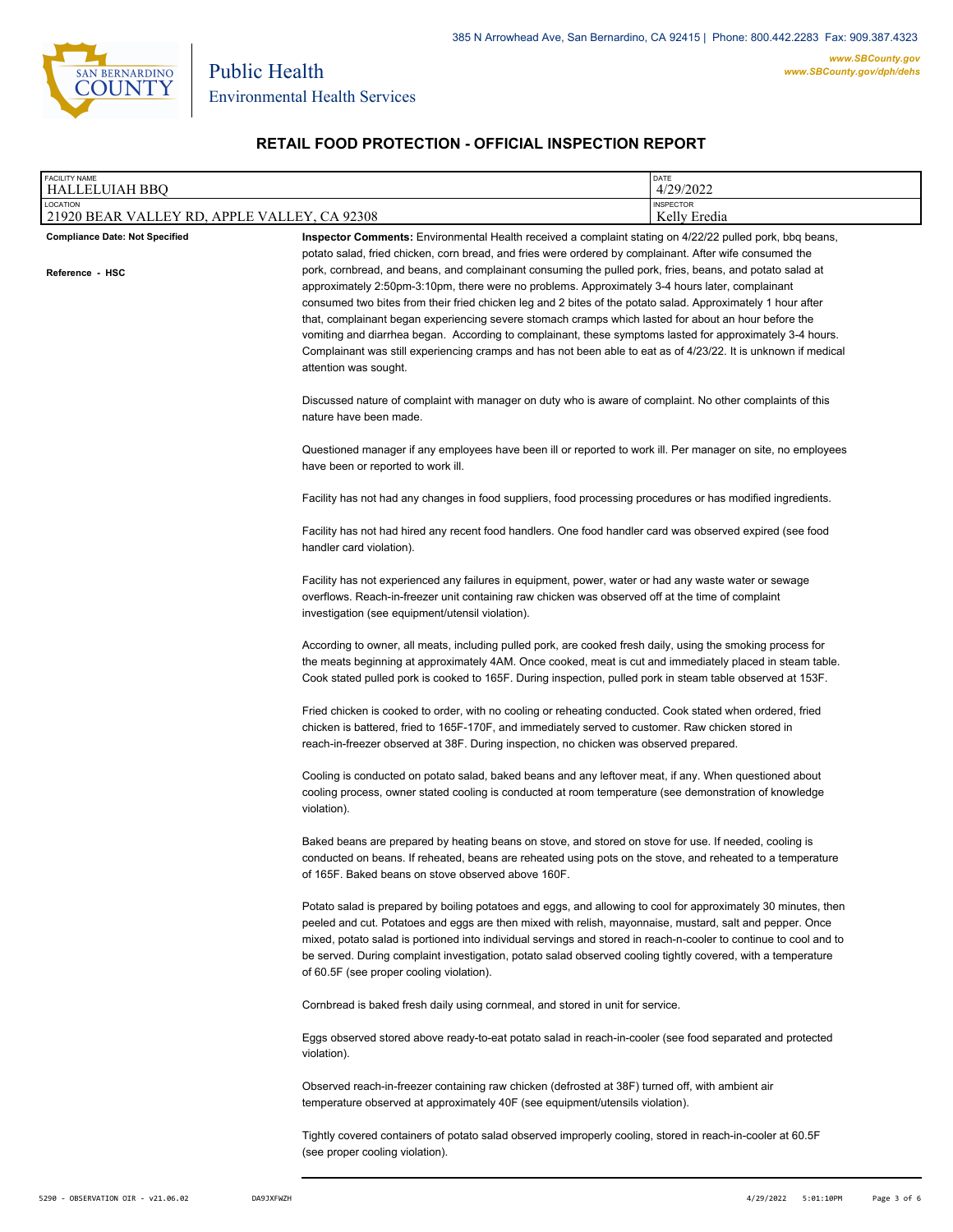

Public Health

## **RETAIL FOOD PROTECTION - OFFICIAL INSPECTION REPORT**

| <b>FACILITY NAME</b>                         |                                                                                                                                                                                                                                          | DATE             |
|----------------------------------------------|------------------------------------------------------------------------------------------------------------------------------------------------------------------------------------------------------------------------------------------|------------------|
| HALLELUIAH BBQ                               |                                                                                                                                                                                                                                          | 4/29/2022        |
| LOCATION                                     |                                                                                                                                                                                                                                          | <b>INSPECTOR</b> |
| 21920 BEAR VALLEY RD, APPLE VALLEY, CA 92308 |                                                                                                                                                                                                                                          | Kelly Eredia     |
|                                              | Observed hot water exceeding 140F degrees throughout the facility.                                                                                                                                                                       |                  |
|                                              | Employee observed not able to demonstrate knowledge on proper sanitizer concentration (see demonstration<br>of knowledge violation). During complaint investigation, 3-compartment sink and sanitizer bucket was not<br>observed set up. |                  |
|                                              | Observed soap missing from dispenser, with soap stored in bottle requiring to use hands in order to                                                                                                                                      |                  |

dispense. Paper towels observed missing from dispenser, and stored on storage rack (see adequate handwashing violation).

When questioned about warewashing procedures, employee was not able to demonstrate proper knowledge on sanitizer concentration for bleach (see demonstration of knowledge violation). During complaint investigation, no warewashing was observed conducted. No sanitizer buckets were also not setup at time of inspection.

Observed several flies throughout facility (see no rodents, insects, birds violation).

Observed insecticide stored on shelf above and adjacent to food intended for customer consumption ( see toxic substances violation).

Routine inspection conducted same day.

#### Complaint closed.

**Description:** A foodborne illness complaint report has been received by Environmental Health.

### **16C001 Demonstration of knowledge; food safety certification**

| <b>Compliance Date: Not Specified</b>       | Inspector Comments: 1) Owner unable to demonstrate proper knowledge on cooling procedures, stating                                                   |
|---------------------------------------------|------------------------------------------------------------------------------------------------------------------------------------------------------|
| Not In Compliance                           | food is cooled at room temperature.                                                                                                                  |
| Violation Reference - HSC - 113947-113947.1 |                                                                                                                                                      |
|                                             | Ensure potentially hazardous foods are cooled rapidly from 135°F to 70°F within two hours and then cooled                                            |
|                                             | from 70°F to 41°F or below for a total of six hours using approved cooling methods.                                                                  |
|                                             | Approved cooling methods include:                                                                                                                    |
|                                             | 1. Placing the food in shallow, heat-conductive pans.                                                                                                |
|                                             | 2. Separating the food into smaller or thinner portions.                                                                                             |
|                                             | 3. Using rapid cooling equipment such as chill blasters.                                                                                             |
|                                             | 4. Adding ice as an ingredient.                                                                                                                      |
|                                             | 5. Using ice paddles.                                                                                                                                |
|                                             | 6. Placing containers in an ice bath, stirring food frequently.                                                                                      |
|                                             | 7. In accordance to an approved HACCP Plan                                                                                                           |
|                                             | When placing food in the refrigerator to cool, containers should be loosely covered or uncovered if protected                                        |
|                                             | from overhead contamination, to facilitate heat transfer from the surface of the food.                                                               |
|                                             | 2) Employee observed not able to demonstrate knowledge on proper sanitizer concentration, stating bleach<br>concentration is at a minimum of 50 ppm. |

#### Ensure to provide a minimum of 100 ppm bleach at all times.

**Violation Description:** All food employees shall have adequate knowledge of and be trained in food safety as it relates to their assigned duties. (113947) Food facilities that prepare, handle or serve non-prepackaged potentially hazardous food, shall have an employee who has passed an approved food safety certification examination. (113947-113947.1)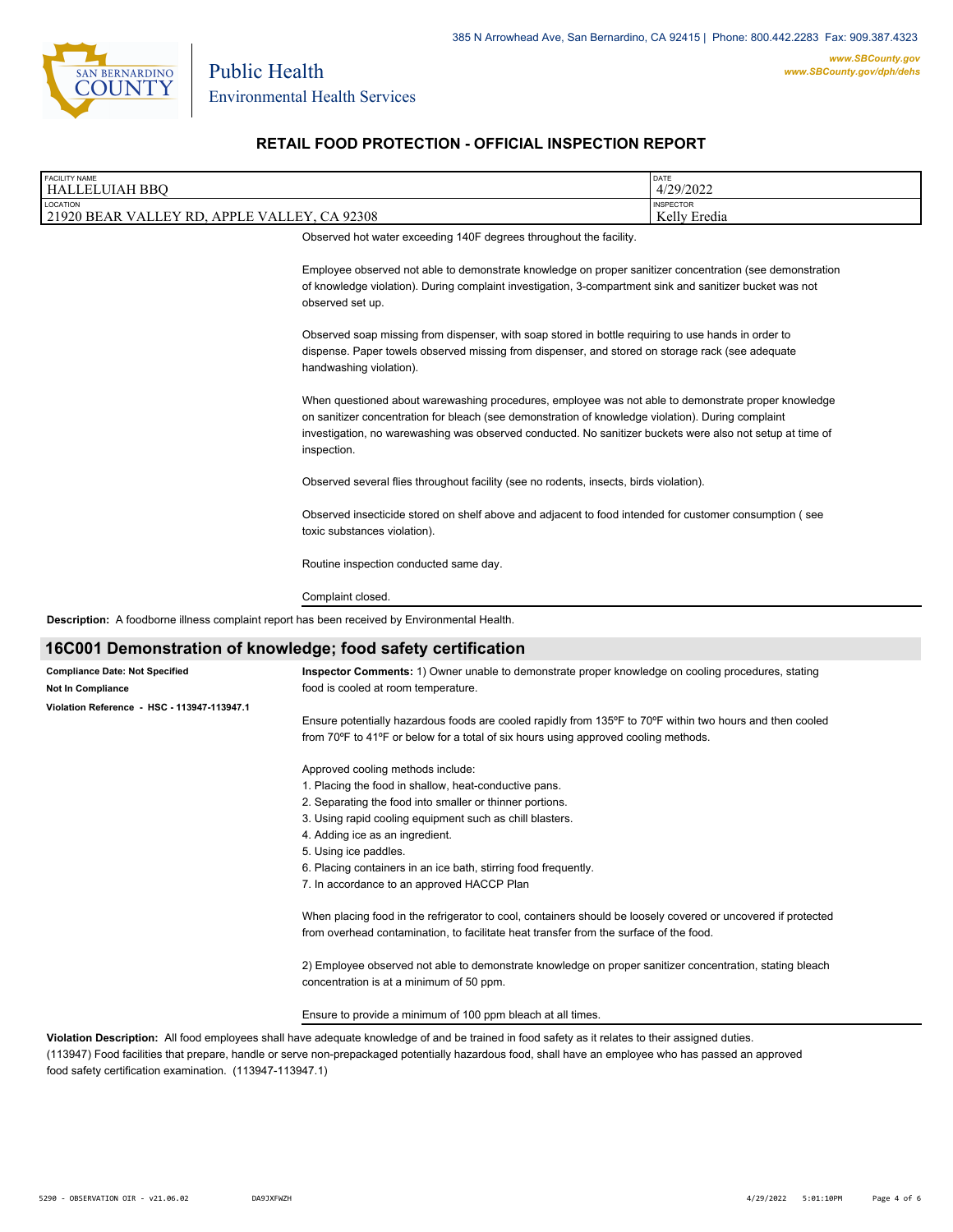

### **RETAIL FOOD PROTECTION - OFFICIAL INSPECTION REPORT**

| FACILITY NAME<br><b>HALLELUIAH BBQ</b>                                                                                                                                                                                                                                                                                                                                                                                                                                                                                                                                                                                                              |                                                                                                                                                                                                                      | DATE<br>4/29/2022 |  |
|-----------------------------------------------------------------------------------------------------------------------------------------------------------------------------------------------------------------------------------------------------------------------------------------------------------------------------------------------------------------------------------------------------------------------------------------------------------------------------------------------------------------------------------------------------------------------------------------------------------------------------------------------------|----------------------------------------------------------------------------------------------------------------------------------------------------------------------------------------------------------------------|-------------------|--|
| LOCATION<br>21920 BEAR VALLEY RD, APPLE VALLEY, CA 92308                                                                                                                                                                                                                                                                                                                                                                                                                                                                                                                                                                                            | <b>INSPECTOR</b><br>Kelly Eredia                                                                                                                                                                                     |                   |  |
| 16C006 Adequate handwashing facilities supplied & accessible                                                                                                                                                                                                                                                                                                                                                                                                                                                                                                                                                                                        |                                                                                                                                                                                                                      |                   |  |
| <b>Compliance Date: Not Specified</b>                                                                                                                                                                                                                                                                                                                                                                                                                                                                                                                                                                                                               | Inspector Comments: 1) Observed soap missing from dispenser, with soap stored in bottle requiring to                                                                                                                 |                   |  |
| <b>Not In Compliance</b>                                                                                                                                                                                                                                                                                                                                                                                                                                                                                                                                                                                                                            | use hands in order to dispense.                                                                                                                                                                                      |                   |  |
| Violation Reference -                                                                                                                                                                                                                                                                                                                                                                                                                                                                                                                                                                                                                               | Provide soap in mounted dispenser.                                                                                                                                                                                   |                   |  |
|                                                                                                                                                                                                                                                                                                                                                                                                                                                                                                                                                                                                                                                     | 2) Paper towels observed missing from dispenser, and stored on storage rack.<br>Store paper towels in mounted dispenser.                                                                                             |                   |  |
|                                                                                                                                                                                                                                                                                                                                                                                                                                                                                                                                                                                                                                                     |                                                                                                                                                                                                                      |                   |  |
| Violation Description: Handwashing soap and towels or drying device shall be provided in dispensers; dispensers shall be maintained in good repair.<br>(113953.2) Adequate facilities shall be provided for hand washing. (113953, 113953.1, 114067(f)). Handwashing sink is not separated from a<br>warewashing sink by a 6 inch high metal splashguard or 24 inch separation. (113953) Handwashing sinks shall not be obstructed, inaccessible, used<br>improperly or kept unclean. (113953.1)                                                                                                                                                    |                                                                                                                                                                                                                      |                   |  |
| <b>16C009 Proper cooling methods</b>                                                                                                                                                                                                                                                                                                                                                                                                                                                                                                                                                                                                                |                                                                                                                                                                                                                      |                   |  |
| <b>Compliance Date: Not Specified</b><br>Not In Compliance                                                                                                                                                                                                                                                                                                                                                                                                                                                                                                                                                                                          | Inspector Comments: Tightly covered containers of potato salad observed improperly cooling, stored in<br>reach-in-cooler at 60.5F. Owner stated potato salad was prepared approximately 2 hours prior to inspection. |                   |  |
| Violation Reference - HSC - 114000                                                                                                                                                                                                                                                                                                                                                                                                                                                                                                                                                                                                                  | When placing food in the refrigerator to cool, containers should be loosely covered or uncovered if protected<br>from overhead contamination, to facilitate heat transfer from the surface of the food.              |                   |  |
|                                                                                                                                                                                                                                                                                                                                                                                                                                                                                                                                                                                                                                                     | During inspection, all containers of potato salad was placed in containers of ice, and stored in freezer to<br>properly cool. Corrected on site.                                                                     |                   |  |
| Violation Description: All potentially hazardous food shall be RAPIDLY cooled from 135F to 70F, within 2 hours, and then from 70F to 41 F, within 4<br>hours. Cooling shall be by one or more of the following methods: in shallow containers; separating food into smaller portions; adding ice as an ingredient;<br>using an ice bath; stirring frequently; using rapid cooling equipment; or, using containers that facilitate heat transfer.<br>PHF is to be cooled within 4 hours to 41F if prepared from ingredients at ambient temperature. Deliveries of PHF is to be cooled to below 41F within 4<br>hours if received between 41F to 45F. |                                                                                                                                                                                                                      |                   |  |
| 16C023 No rodents, insects, birds, or animals                                                                                                                                                                                                                                                                                                                                                                                                                                                                                                                                                                                                       |                                                                                                                                                                                                                      |                   |  |
| <b>Compliance Date: Not Specified</b>                                                                                                                                                                                                                                                                                                                                                                                                                                                                                                                                                                                                               | Inspector Comments: Observed several flies throughout facility.                                                                                                                                                      |                   |  |
| <b>Not In Compliance</b><br>Violation Reference - HSC - 114259.1,<br>114259.4, 11425                                                                                                                                                                                                                                                                                                                                                                                                                                                                                                                                                                | Maintain facility free from flies.                                                                                                                                                                                   |                   |  |
|                                                                                                                                                                                                                                                                                                                                                                                                                                                                                                                                                                                                                                                     | NOTE: During inspection, no food contact surfaces observed contaminated.                                                                                                                                             |                   |  |
| Violation Description: Food facility shall be kept free of vermin: rodents (rats, mice), cockroaches, flies. (114259.1, 114259.4, 114259.5) Live animals<br>are not allowed in a food facility unless, food employees with service animals may handle or care for their service animal if they wash their hands as<br>required or persons who are licensed pursuant to Chapter 11.5 of Division 3 of the Business and Professions Code. (114259.4, 114259.5)                                                                                                                                                                                        |                                                                                                                                                                                                                      |                   |  |
| 16C027 Food separated and protected                                                                                                                                                                                                                                                                                                                                                                                                                                                                                                                                                                                                                 |                                                                                                                                                                                                                      |                   |  |
| <b>Compliance Date: Not Specified</b>                                                                                                                                                                                                                                                                                                                                                                                                                                                                                                                                                                                                               | Inspector Comments: Eggs observed stored above ready-to-eat potato salad in reach-in-cooler.                                                                                                                         |                   |  |
| <b>Not In Compliance</b><br>Violation Reference - HSC - 113984 (a, b, c, d,                                                                                                                                                                                                                                                                                                                                                                                                                                                                                                                                                                         | Ensure eggs are stored beneath ready-to-eat food to prevent cross contamination.                                                                                                                                     |                   |  |
| f)                                                                                                                                                                                                                                                                                                                                                                                                                                                                                                                                                                                                                                                  |                                                                                                                                                                                                                      |                   |  |
| Violation Description: All food shall be separated and protected from contamination. (113984 (a, b, c, d, f), 113986, 114060, 114067(a, d, e, j),<br>114069(a, b), 114077, 114089.1 (c), 114143 (c)) All food shall be stored, prepared, displayed or held so that it is protected from contamination.                                                                                                                                                                                                                                                                                                                                              |                                                                                                                                                                                                                      |                   |  |
| 16C029 Toxic substances properly identified, stored, used                                                                                                                                                                                                                                                                                                                                                                                                                                                                                                                                                                                           |                                                                                                                                                                                                                      |                   |  |
| <b>Compliance Date: Not Specified</b>                                                                                                                                                                                                                                                                                                                                                                                                                                                                                                                                                                                                               | Inspector Comments: Observed insecticide stored on shelf above and adjacent to food intended for                                                                                                                     |                   |  |

**Not In Compliance**

Store toxic substances in designated area away from food and food contact surfaces.

**Violation Description:** All poisonous substances, detergents, bleaches, and cleaning compounds shall be stored separate from food, utensils, packing material and food-contact surfaces. (114254, 114254.1, 114254.2) An insecticide, rodenticide, or other pesticide must be used in accordance with the manufacturer's instructions.

customer consumption.